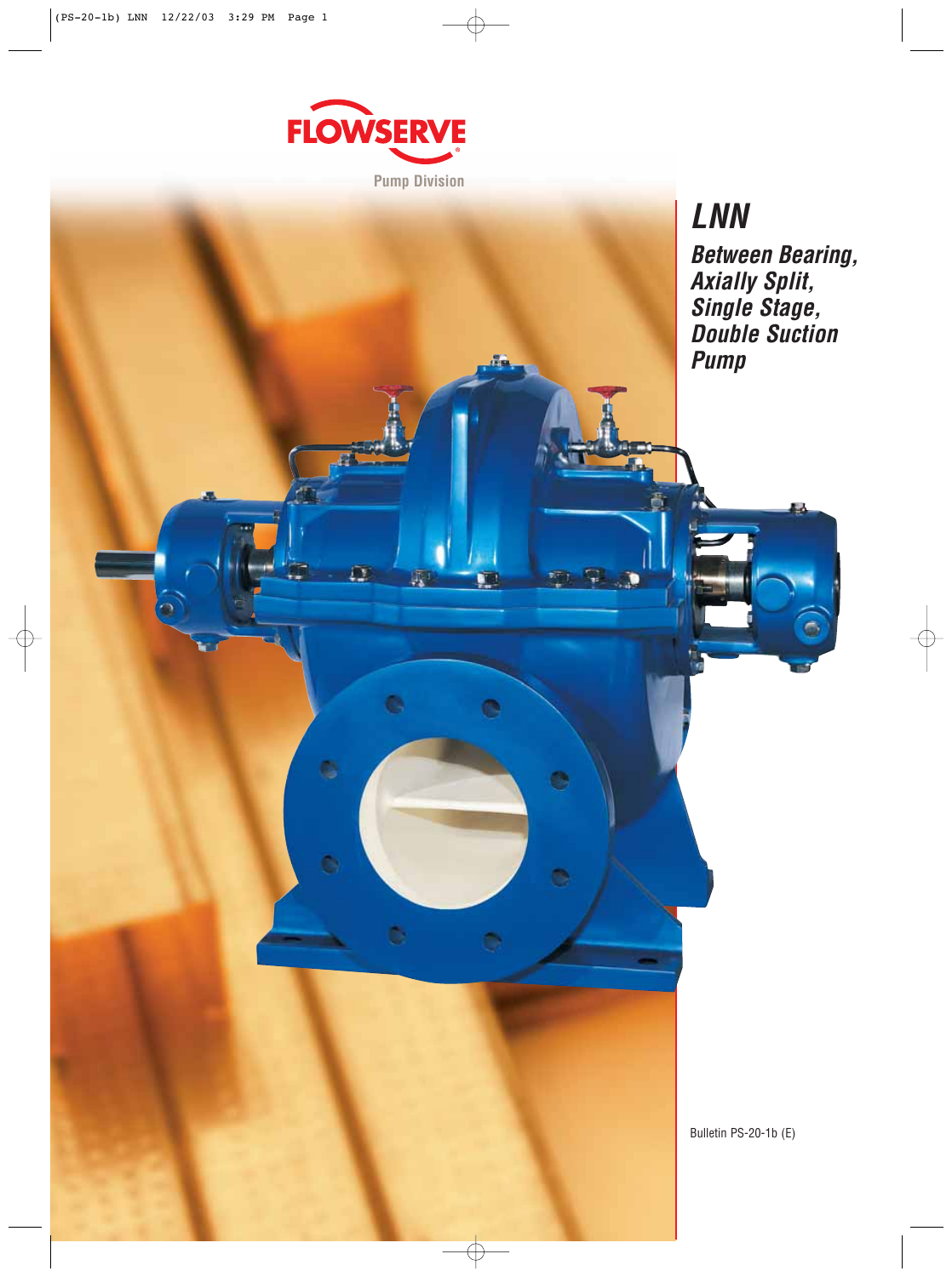

# **Pump Supplier To The World**

Flowserve is the driving force in the global industrial pump marketplace. No other pump company in the world has the depth or breadth of expertise in the successful application of pre-engineered, engineered and special purpose pumps and systems.

## **Pumping Solutions**

Flowserve is providing pumping solutions which permit customers to continuously improve productivity, profitability and pumping system reliability.

## **Market Focused Customer Support**

Product and industry specialists develop effective proposals and solutions directed toward market and customer preferences. They offer technical advice and assistance throughout each stage of the product life cycle, beginning with the inquiry.

#### **Dynamic Technologies**

Flowserve is without peer in the development and application of pump technology, including:

- Hydraulic engineering
- Mechanical design
- Materials science
- Intelligent pumping
- Manufacturing technology

## **Broad Product Lines**

Flowserve offers a wide range of complementary pump types, from pre-engineered process pumps, to highly engineered and special purpose pumps and systems. Pumps are built to recognized global standards and customer specifications.

Pump designs include:

- Single stage process
- Between bearing single stage
- Between bearing multistage
- Vertical
- Submersible motor
- Rotary
- Reciprocating
- Nuclear
- Specialty





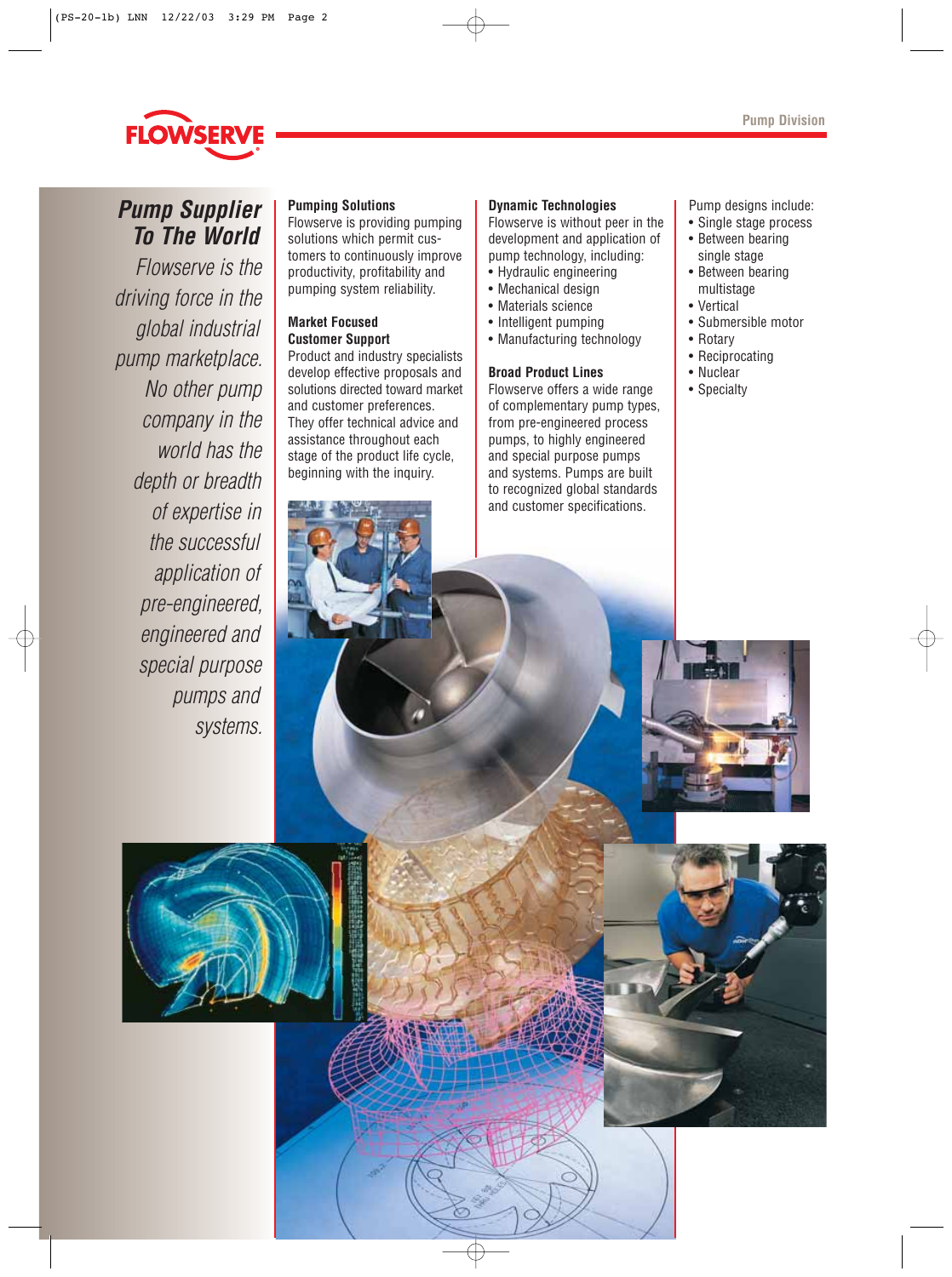

**LNN Family of Horizontal Split Case Pumps For Application Versatility**

## **Broad Hydraulic Coverage**

The Flowserve LNN and associated double suction axially split pumps are available with 145 impeller and volute combinations. As a result Flowserve provides the most options for highest efficiency operation in all water applications.

User industry standards, specifications and preferences have been incorporated in the rotating element design with particular emphasis on ease of maintenance.

The integrated design philosophy provides optimum parts interchangeability of bearing housings, seal chambers, wear rings and shaft sleeves.

## **Typical Applications**

- Water cooling
- Cooling tower
- Circulating
- High and low water lift
- Raw water transfer
- Cargo loading and unloading • Heating, ventilation and air
- conditioning
- Low pressure pipeline
- Fire protection
- Irrigation
- Crude oil transfer
- Seawater circulation
- Marine services

## **Complementary Pump Designs**

**QL**

**VTP**

Depending upon application requirements, Flowserve can also provide these design pumps:

- Vertical turbine
- Horizontal, centerline mounted
- Vertical double suction

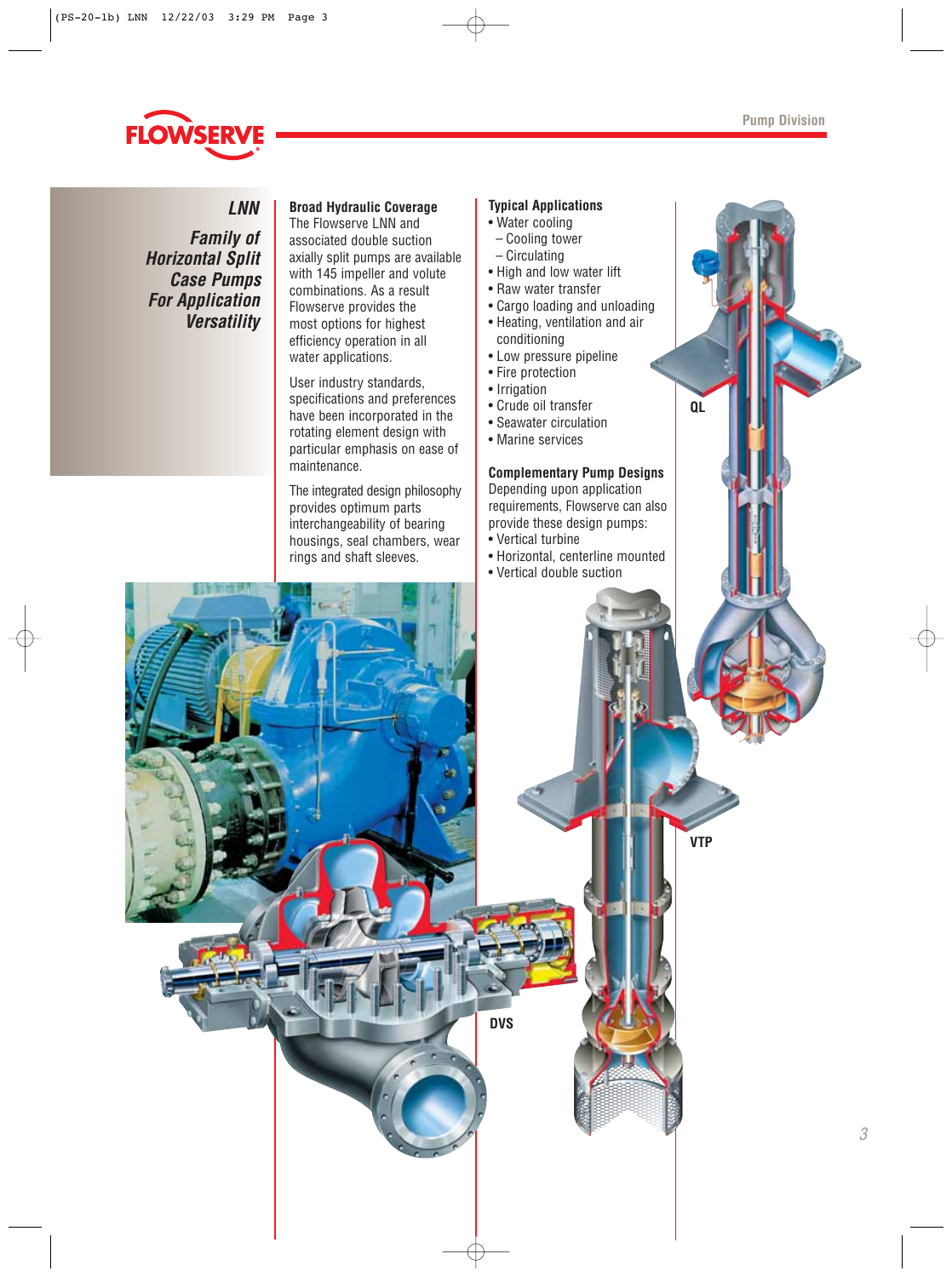

**LNN Between Bearing, Axially Split, Single Stage, Double Suction Pump**

The LNN family of pumps is the outcome of many years' experience in the design and manufacture of axially split casing pumps. State of the art pump design technology from Flowserve has resulted in superior pumps combining quiet operation, low NPSH requirements and high operating efficiency.

## **Operating Parameters**

- Flows to 51 000 m3 /h (225 000 gpm)
- Heads to 300 m (985 ft)
- Sizes 125 mm (5 in) to 1200 mm (48 in)
- Pressures to 30 bar (435 psi) • Temperatures to 150˚C (300˚F)

## **Pump Casing Features**

- Double volute
- Suction and discharge flanges in ANSI, DIN or ISO configurations
- Heavy duty integral mounting feet
- Upper case lifting lugs

## **Seal Chamber Features**

- Independent cast housing for packing or mechanical seal
- Four bolt gland attachment for mechanically sealed designs
- Easy retrofit capability for conversion from packing to mechanical seal

## **Bearing Options**

- Antifriction ball bearings standard
- Double row, angular contact thrust bearings option
- Sleeve radial and hydrodynamic axial thrust bearings option

## **Bearing Sealing and Lubrication Options**

- Grease lubrication standard
- Oil bath or oil mist lubrication option
- Bearing housing protection by "V"
- ring seals or optional labyrinth seals

Λ

## **Shaft and Shaft Sleeve Features**

- Steel or duplex stainless steel shaft material
- Outside mounted and set screw locked shaft nuts
- Precision ground, key driven, locked and "O" ring gasketed shaft sleeves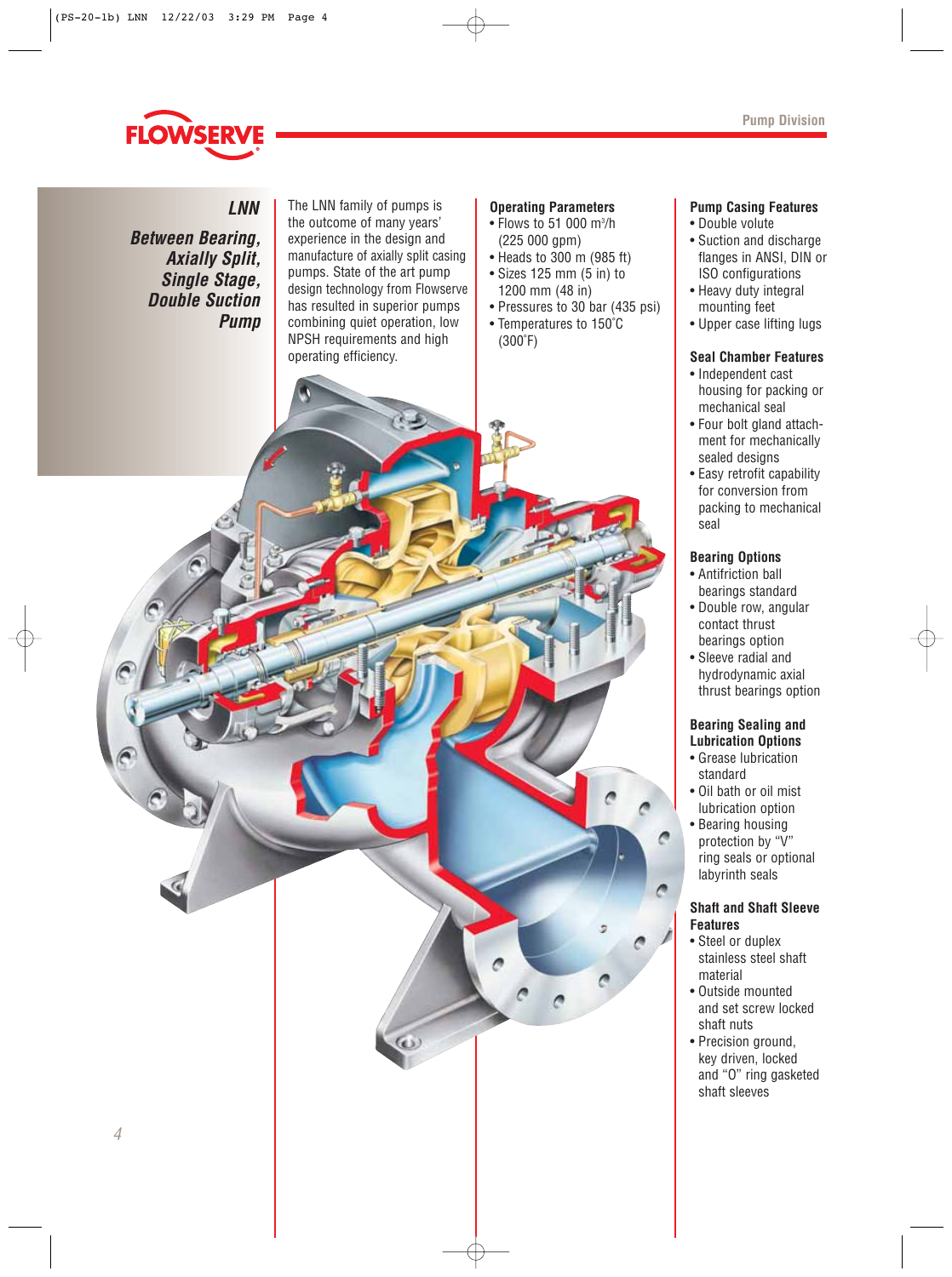



#### **Bearing Housings** with

360˚ attachment and unique fastening to upper and lower casings provide superior bearing stability and shaft support. Perfect shaft alignment is assured by a full register fit to the casing. Bearing housings and stuffing boxes can be easily removed and reinstalled.

#### **Precision Cast Impeller**

assures achievement of maximum pump efficiency. Impellers are dynamically balanced to ISO 1940 tolerances. Multiple impeller designs exist for each casing to give maximum flexibility for upgrading pump performance to meet future service conditions.

**Shaft** is conservatively designed to minimize deflection and reduce maintenance costs caused by wear.

**Wear Rings,** positively locked by radial pins, are standard for casing protection. Optional for impeller protection, wear rings are shrinkfit and pinned securely. **Casing Materials** available to suit service conditions include cast iron, ductile iron, ductile Ni-Resist D2, bronze, nickel aluminum bronze, carbon steel, 316 stainless steel and duplex stainless steel.

**Casing Design** with suction and discharge flanges in the lower half, allows access to the rotating element without disturbing piping or driver. Upper casing does not have to be opened to remove and replace bearings, packing, mechanical seals, sleeves and sleeve nuts.

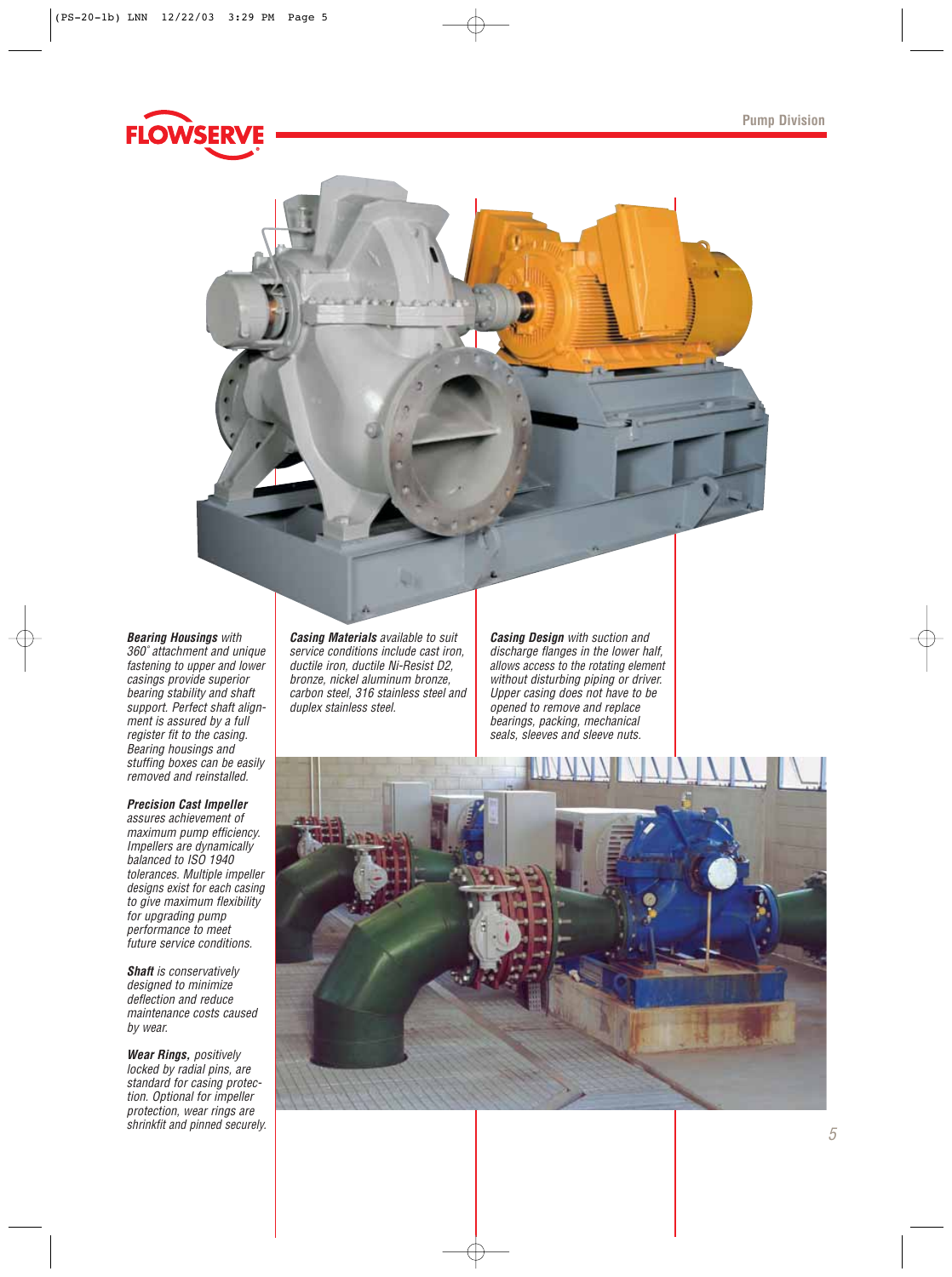

**Options and Mounting Options Technical Data**





**LNN** Horizontal mounting with side suction and side discharge

## **LNN Range Chart**



**LNNV** Vertical mounting with suction and discharge in-line



**LNNC** Horizontal mounting with bottom suction and side discharge

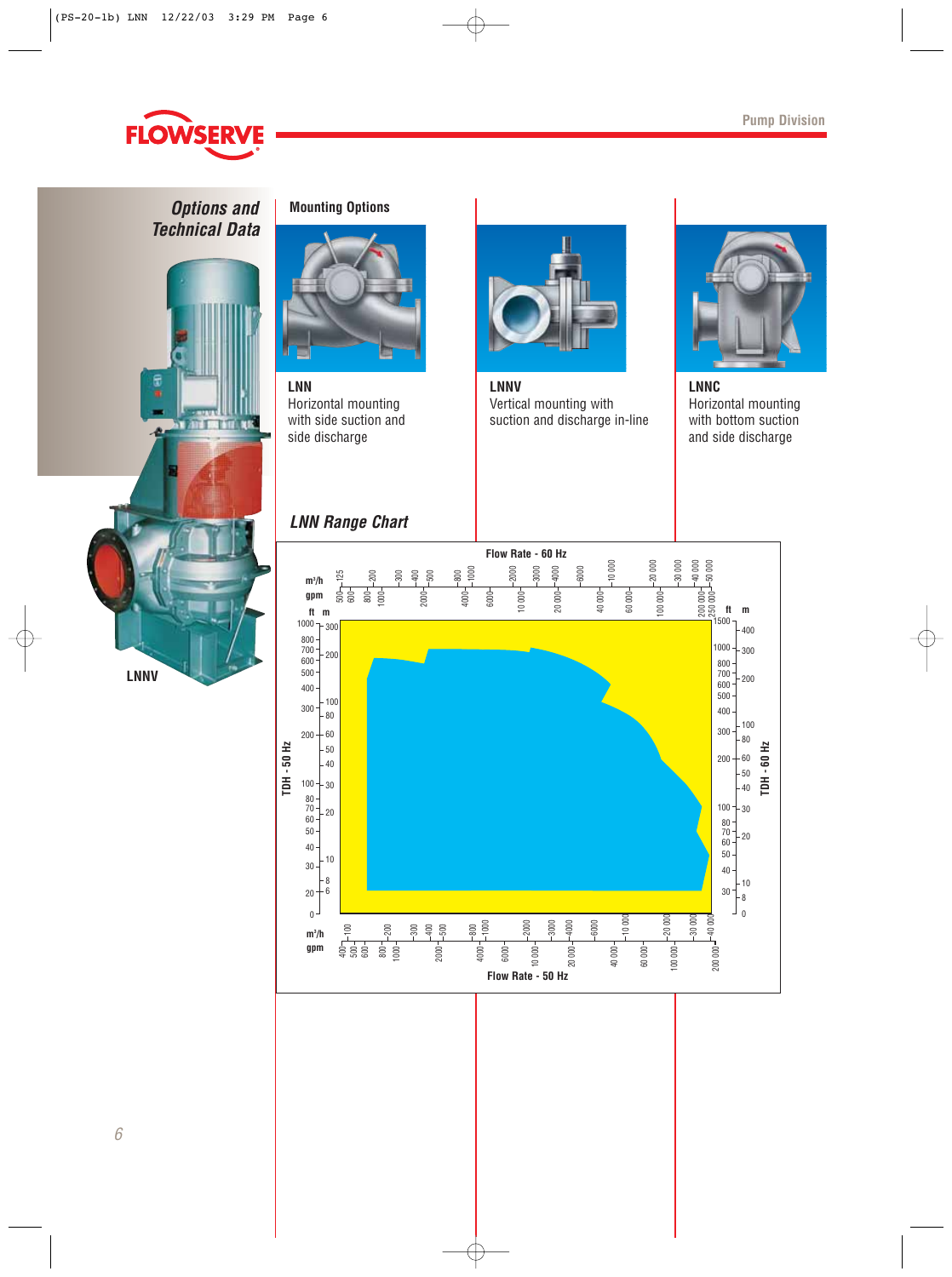

## **Global Service and Technical Support**

## **Advanced Technologies**

Few if any pump companies can match the capabilities in hydraulic and mechanical design or in materials engineering that Flowserve possesses. These capabilities include:

- Computational fluid dynamics
- Flow visualization
- Cavitation studies
- Efficiency optimization
- Finite element analysis
- Rapid prototyping
- Captive high nickel alloy and light reactive alloy foundries
- Non-metallic materials processing and manufacturing





œ







## **Service and Repair Group** The Flowserve Service and

Repair Group is dedicated to maximizing equipment performance and reliabilitycentered maintenance programs. Pump related services include:

- Startup and commissioning
- Diagnostics and prognostics
- Routine and repair maintenance
- ANSI and ISO power end exchange program
- Re-rates, upgrades and retrofits
- Spare parts inventory and management programs
- Training



## **Pump Improvement Engineering Services** Flowserve is committed to

helping customers obtain the best possible return on their pump equipment investment. Engineering assistance and technological solutions for pumping problems are readily available.

- These services include:
- Field performance testing
- Vibration analysis
- Design analysis and root-cause problem solving
- Material improvements
- Pump and system audit
- Advanced technology solutions
- PumpTrac™ remote pump monitoring and diagnostic services
- Instruction manual updates
- Training courses